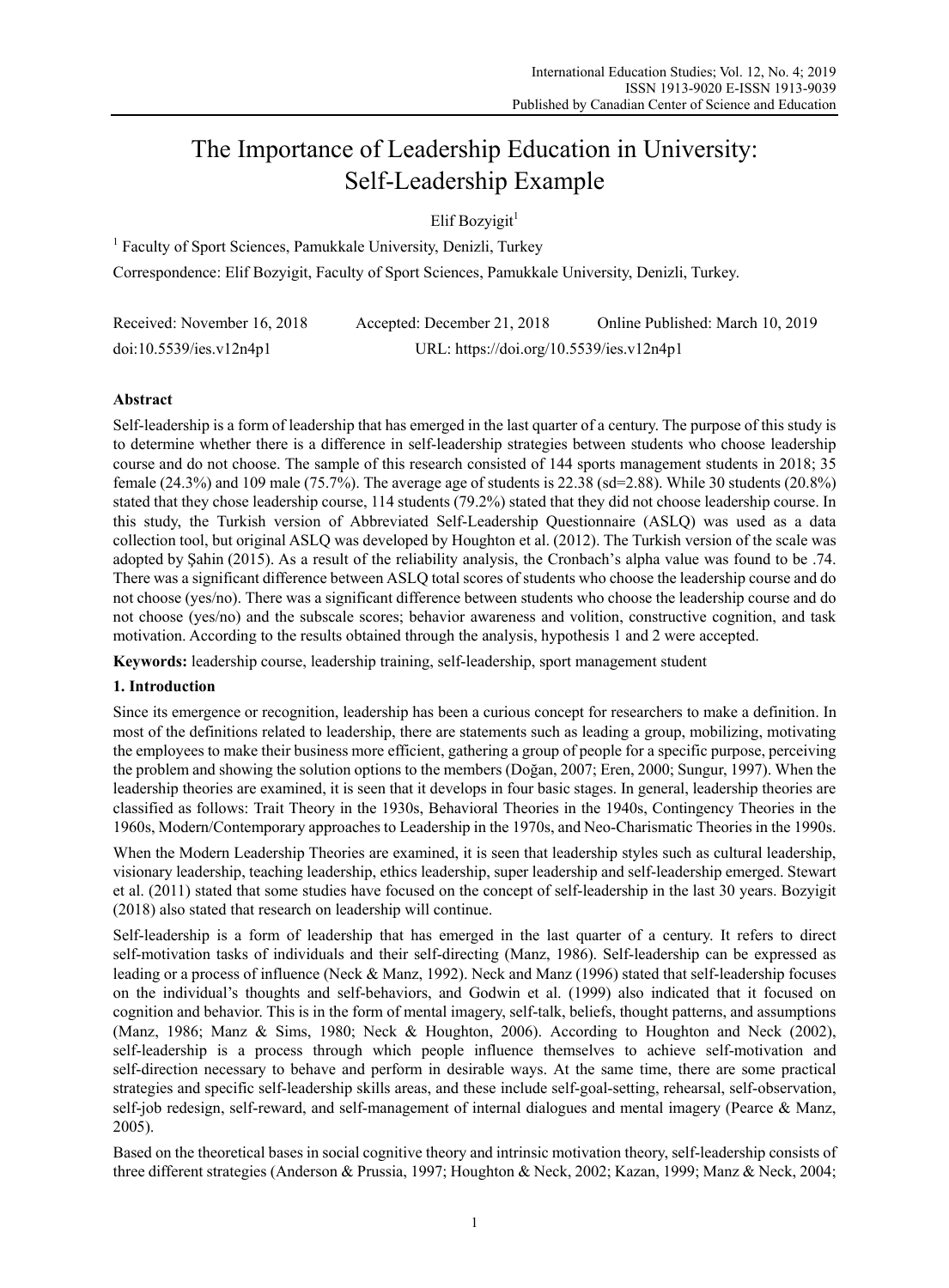Manz & Sims, 2001; Neck & Houghton, 2006). These strategies are behavior-oriented strategies, natural reward strategies and constructive thinking pattern strategies (Manz, 1986, 1992), when these strategies are briefly explained.

Behavior-focused strategies; Politis (2006) stated that Manz developed a theory, which goes beyond the Bandura's study of self-control. According to this theory, behavior-focused strategies provide specific approaches to identify ineffective behaviors and to replace them with more effective ones (Houghton et al., 2012). These strategies include self-reward, self-cueing, self-observation, self-punishment, self-goal setting, self-correcting feedback and practice and are based on these processes (Doğan & Şahin, 2008; Manz, 1992; Manz & Neck, 2004; Manz & Sims, 1980; Neck & Houghton, 2006; Tabak, Sığrı, & Türköz, 2013). Houghton and Neck (2002) stated that these strategies were designed to encourage positive, desirable behaviors that lead to successful outcomes, while suppressing negative, undesirable behaviors that lead to unsuccessful outcomes. In another study, Neck et al. (2003) expressed that the construct of the "organizational environment" constituted an important element in their comprehensive model.

Natural reward strategies focus on the enjoyable aspects of a task or an activity (Anderson & Prussia, 1997; Manz & Neck, 2004; Manz & Sims, 2001; Neck & Houghton, 2006). Natural reward strategies can be expressed as situations in which the fun aspects of the task or activity are motivated or rewarded by the individual. First of all, the task or activity should be provided with a pleasurable qualification, so a natural reward should be provided. Then, the individual should move away from the negative aspects of the task and focus on rewarding aspects (Manz & Neck, 2004; Manz & Sims, 2001; Neck & Houghton, 2006). In this way, the individual who focuses on the pleasant aspects of the task exhibits better performance and increases their performance (Houghton & Neck, 2002). In a study conducted by Güllü (2018), it was found that employees had a higher than average level of happiness. Employees' positive thinking about this happiness situation can create their own natural reward strategies. These strategies consist of two basic natural reward strategies: building more pleasant features for the task and shaping perceptions for the task (Manz & Neck, 2004; Manz & Sims, 2001; Neck & Houghton, 2006).

Constructive thought pattern strategies can be expressed as the formation of constructive thought patterns and the formation of habits that will affect the performance positively. Neck et al. (2003) stated that Manz (1992) described a thought pattern as "certain ways of think about our experiences" and "habitual ways of thinking". These strategies include the definition and change of non-functional beliefs and assumptions, mental images, and self-talk (Neck & Houghton, 2006). Positive and effective thought patterns are developed. Negative thoughts are reduced (Manz, 1986; Manz & Neck, 2004; Manz & Sims, 2001; Neck & Houghton, 2006; Neck & Manz, 1992, 1996). Mental imagery refers to imagining successful performance of task before it is actually completed (Neck et al, 2003). According to Ekmekçi (2017), mental imagination is a very effective mental preparation technique. Imagery means fully imagining and animating in the mind.

More and more companies faced adaptive challenges: changes in societies, markets, and technology around the globe were forcing them to clarify their values, develop new strategies, and learn new ways of operating. And also, the most important task for leaders in the face of such challenges was mobilized people throughout the organization to do adaptive work, and for many senior executives, providing such leadership was difficult (Heifetz & Laurie, 1997). In the light of these influences, many researchers (Manz, 1986; Manz & Sims, 1980, 1987, 2001; Markham & Markham, 1995; Politis, 2003; Robbins, 2003; Stewart & Manz, 1995) investigated self-leadership strategies and self-management.

Leadership has been a common topic for historians, psychologists, political scientists, and people in practice and organizational behavior experts in different fields (Vohra et al., 2015). In the last century, more than 200 articles were published related to leadership. However, there is little emphasis on whether leadership training is valuable (Avolio, Avey, & Quisenberry, 2010). Nowadays, leadership training is becoming increasingly important. It can be said that leadership training is very important in developing the above mentioned strategies. There are various institutions and organizations providing leadership training. Leadership training is offered online and in schools as formal education. Kirchner and Akdere (2014) also stated that worldwide organizations benefit from leadership development programs. Ardichvili and Manderscheid (2008) indicate that in leadership development programs, maximum percentage of funds allocated to education and development departments usually go to leadership development.

Social, economic, political, and technological changes and developments in the global world affect the need for more effective leaders in the business sector (Amagoh, 2009). Leadership and need for leader is often discussed in modern administrations. Managers are expected to have leadership characteristics. Therefore, leadership training should be given to every student who receives management training.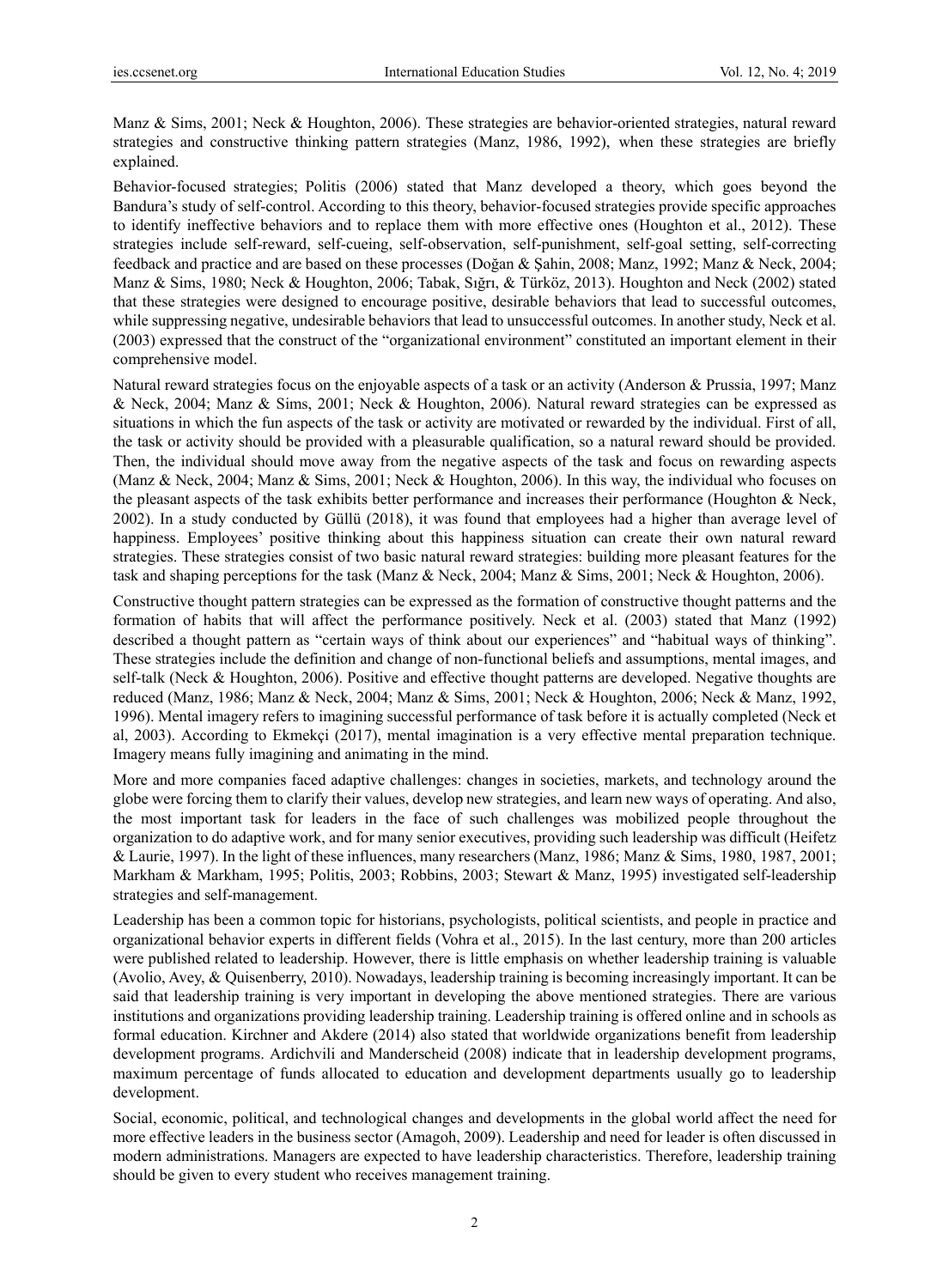Most leadership training programs are not designed for habit formation. These programs are event-based trainings, meaning that the training takes place over a day or two (Levy, 2018). There are many training programs organized specifically for leadership development (Boyce, Jackson, & Neal, 2010). An ideal program to train leaders should include: create a knowledge base, gain the desired skills, and help them understand their own beliefs and values and their impact on others (Stech, 2008). Leadership coaching is also one of these programs, and it focuses specifically on the student (Ely et al., 2010). Leadership training should aim to bring new skills to leaders. This can be thanks to long-term training.

There are training programs for management education at universities in Turkey. For example; Department of Business Administration, Department of Labor Economics and Industrial Relations, Political science and public administration etc. The Sports Management Department is also one of them. The Department of Sport Management is one of the departments that are given management education for sports.

In the research, when the educational programs of the sports management students are examined, it is determined that there are many different courses related to management. However, courses related to leadership are in elective courses and the course is 3 hours per week, and they can be selected once during the 4-year training period. According to Information Package and Course Catalogue of Pamukkale University (PAU-IPCC, 2018), these courses are as follows:

The courses in this department are divided into elective and compulsory courses. The compulsory courses on management are management science, public administration, general business, sport management, recreation management, ethics in sport and management, organization management, special topics in sports management. Elective courses related to management include club structure management and problems, international sports management, contemporary developments in management, crisis management, risk management, total quality management, strategic planning in management, sports officiating and competition management. Elective courses related to leadership; leadership and sports, group dynamics and leadership, and educational leadership.

In the light of all this information, in this research, the importance of leadership training has been emphasized. For that reason, the aim of this study is to determine whether there is a difference in self-leadership strategies between students who choose leadership course and do not choose. Two hypotheses were created for this purpose:

Hypothesis 1. There is a significant difference between ASLQ total scores of students who choose the leadership course and do not choose.

Hypothesis 2. There is a significant difference between the subscale scores of students who choose the leadership course and do not choose.

## **2. Method**

## *2.1 Participants*

The sample of this research consisted of 144 sports management students in 2018; 35 female (24.3%) and 109 male (75.7%). The average age of students is 22.38 (sd=2.88). While 30 students (20.8%) stated that they chose group dynamics and leadership course, 114 students (79.2%) stated that they did not choose group dynamics and leadership course.

## *2.2 Procedure*

All data were collected during the spring semester of 2018. Participants were informed about the research. The questionnaire was administrated by the researcher to participants during the lessons. Students were encouraged to ask questions if they had difficulty understanding instructions or items in the questionnaires. And, also, it was stated that the research results can be shared with them. The questionnaire was completed on average 6 minutes.

## *2.3 Measures*

In this study, the Turkish version of Abbreviated Self-Leadership Questionnaire (ASLQ) was used as a data collection tool, but original ASLQ was developed by Houghton et al. (2012). The Turkish version of the scale was adopted by Şahin (2015). His study the results indicated that the one-factor model provided the best fit compared to the three-factor model of the ASLQ. And also, he found that total score on the ASLQ correlated strongly with the RSLQ (Houghton and Neck, 2002). Cronbach's alpha value of the Turkish version of the ASLQ was found to be .75 by Şahin (2015). The questionnaire has included nine items. It is a 5-point Likert-type scale ranging from 1 (strongly disagree) to 5 (strongly agree). All its items are positive. There are three subscales in the questionnaire. 1) behavior awareness and volition, 2) task motivation, and 3) constructive cognition.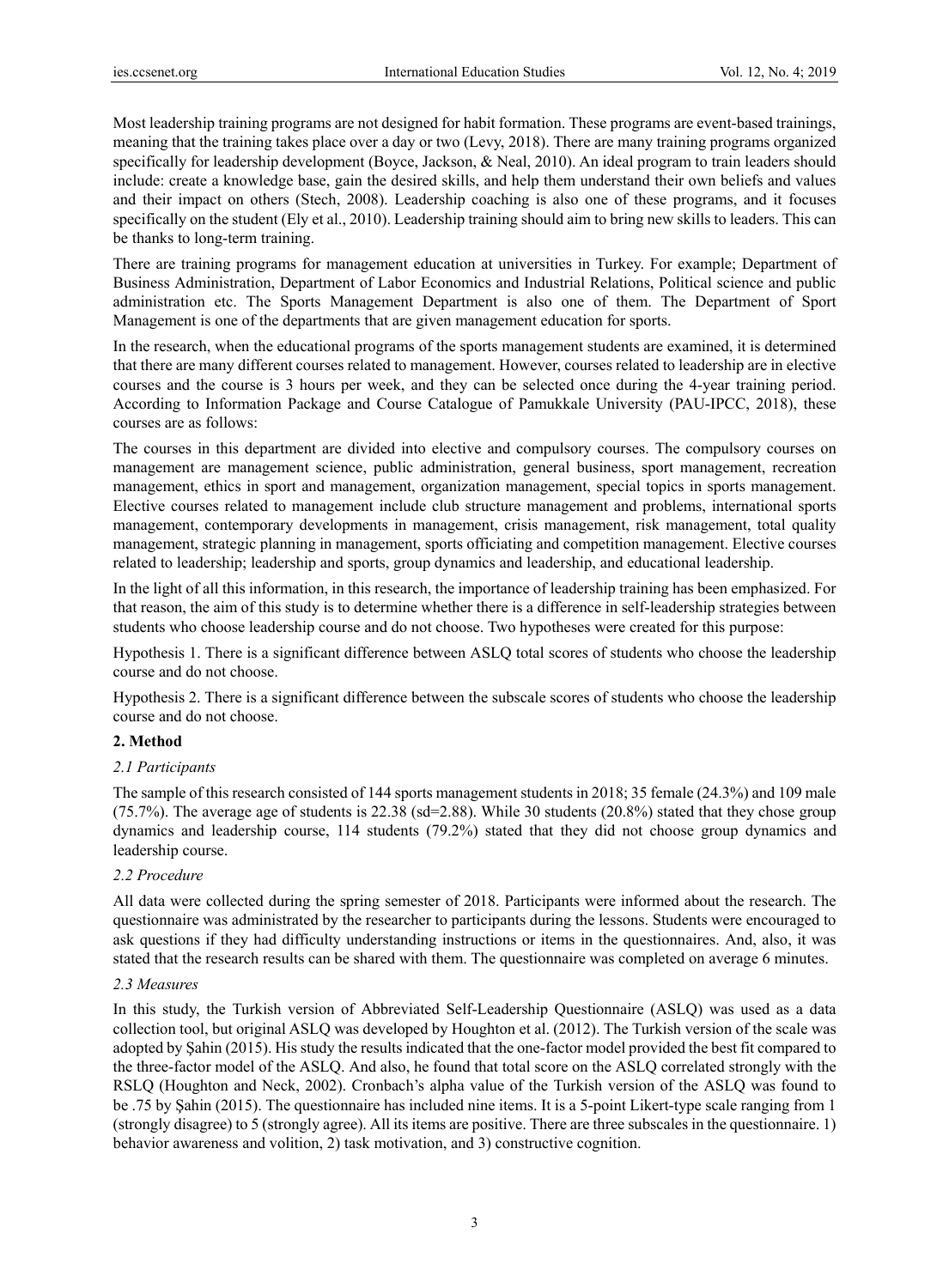## *2.4 Analyses*

In this study, SPSS package program was used for statistical analysis. In the analysis of the data, Z-test was used to determine whether the scores are normally distributed. It was determined that the resulting analysis data were normally distributed. The t test was used to determine the difference between the two groups (Büyüköztürk, 2018). The significance level for hypothesis was determined to be .05. As a result of the reliability analysis, the Cronbach's alpha value was found to be .74.

## **3. Results**

The results of the hypotheses to be tested in the current study were given in the tables below.

Hypothesis 1. There is a significant difference between ASLQ total scores of students who choose the leadership course and do not choose.

| <b>ASLQ</b> |                 | n   | X     | sd    | sd mean | t test |     |         |
|-------------|-----------------|-----|-------|-------|---------|--------|-----|---------|
|             | Choosing course |     |       |       |         |        | sd  | D       |
|             | Yes             | 30  | 39.43 | 3.953 | .722    | 3.973  | 142 | $.000*$ |
| Total score | No              | 114 | 35.62 | 4.841 | .453    |        |     |         |
|             | Total           | 144 |       |       |         |        |     |         |

| Table 1. T test results according to ASLQ total score |  |  |  |  |  |  |
|-------------------------------------------------------|--|--|--|--|--|--|
|-------------------------------------------------------|--|--|--|--|--|--|

 $p<.05$ .

There was a significant difference between ASLQ total scores  $[t_{(142)}=3.973, p<05]$  of students who choose the leadership course and do not choose (yes/no).

Hypothesis 2. There is a significant difference between the subscale scores of students who choose the leadership course and do not choose.

| ASLQ                   | Choosing course | n   | $\mathbf{X}$ | sd    | sd mean | t test |     |         |
|------------------------|-----------------|-----|--------------|-------|---------|--------|-----|---------|
|                        |                 |     |              |       |         |        | sd  | p       |
| Behavior awareness and | Yes             | 30  | 13.33        | 1.625 | 1.626   | 2.930  | 142 | $.004*$ |
| volition               | N <sub>0</sub>  | 114 | 12.20        | 1.942 | 1.942   |        |     |         |
|                        | Yes             | 30  | 12.90        | 1.787 | 1.788   | 2.797  | 142 | $.002*$ |
| Task motivation        | N <sub>0</sub>  | 114 | 11.75        | 2.046 | 2.046   |        |     |         |
| Constructive cognition | Yes             | 30  | 13.20        | 1.374 | 1.375   | 3.966  | 142 | $.000*$ |
|                        | N <sub>0</sub>  | 114 | 11.67        | 1.994 | 1.994   |        |     |         |
|                        | Total           | 144 |              |       |         |        |     |         |

Table 2. T test results according to the subscale scores

There was a significant difference between students who choose the leadership course and do not choose (yes/no) and the subscale scores; behavior awareness and volition  $[t_{(142)}=2.930, p<.05]$ , task motivation  $[t_{(142)}=2.797,$ p <.05], constructive cognition  $[t<sub>(142)</sub>=3.966, p<.05]$ .

## **4. Discussion**

In this study, self-leadership levels of Sports Management students who choose and do not choose leadership courses were examined. The results of the research revealed that the students who chose leadership courses were above the average score in terms of leadership strategies. And, it was observed that the students who chose the leadership course had higher leadership scores than the students who did not (Table 1). Statistically, a significant difference was found between the total scores of the students who chose the leadership course and the scores of the students who did not. According to this result obtained, it can be interpreted that it is important to take leadership training. And also, a significant difference was found between the subscale scores of the students who chose the leadership course and the scores of the students who did not (Table 2). This finding shows that the students who choose the leadership course have higher scores in terms of behavior awareness and volition, constructive cognition, and task motivation. Extejt and Smith (2009), in a study on leadership development through participation in sports teams, found that the leadership skills of sports team participants differed from non-participants. Tekin and Zorba (2001) also stated that in sport and recreational organizations, sport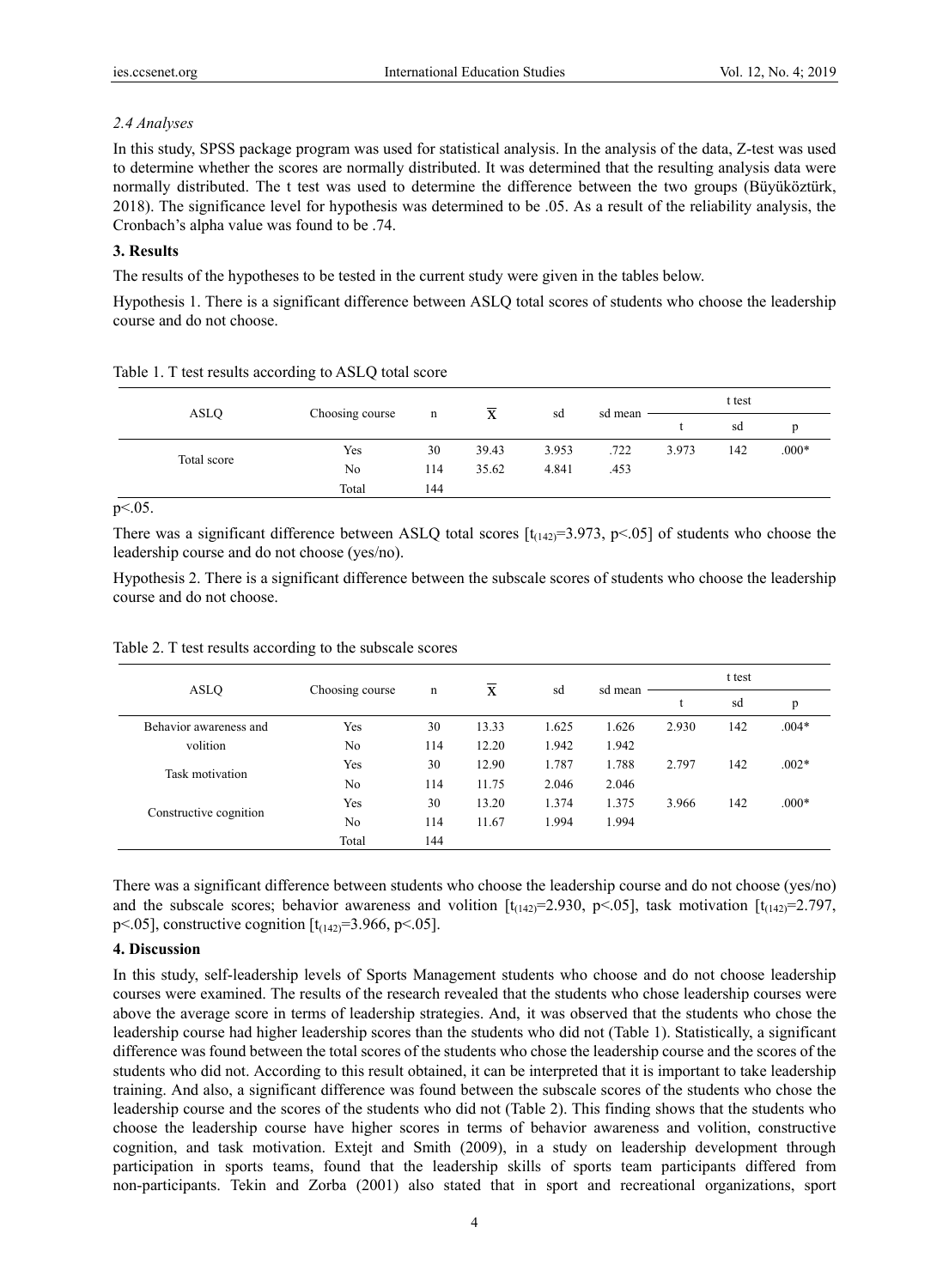administrators were responsible for determining the goals and empowering subordinates to achieve the results, and emphasize the importance of the leadership abilities of the managers in the success of the organization. As a result of a study conducted by Külekçi (2016), it was found that education was effective in the development of students' leadership skills in leading a group. In a similar study conducted by Marcketti et al. (2011) in relation to development of student leadership in the event management course, it was found that the students' mean scores increased significantly for all the application areas between before and after. Özçelik-Herdem (2019) suggests in a study that efforts should be made to start developing self-leadership skills of the students.

#### **5. Conclusion**

Leaders in sports institutions know the use of all kinds of resources, and not only control but also pioneer of development and innovation (Imbroda-Ortiz et al., 2015). According to some researchers (Riggio, 2008; Virakul & McLean, 2012), the success of the institution or corporation depends on the ability of the organization to develop the leadership capability of its personnel. Development takes place through education. Therefore, it can be said that the high level of leadership strategies of the students can be effective in the success of the organizations they will work in the future. It is thought that students can be a successful manager-leader by combining what they have learned in leadership trainings with the practices in the workplace.

In this study, two hypotheses were established regarding the self-leadership levels of the students who chose and did not choose the leadership course. According to the results obtained through the analysis, hypothesis 1 and 2 were accepted. In the literature, although there was a lot of research on leadership and self-leadership (Al-Jamal & Ghamrawi, 2015; Arlı & Avcı, 2017; Ay et al., 2015; Furtner et al., 2010; Godwin et al., 1999; Ho & Nesbit, 2013; Kalyar, 2011; Semerci, 2010; Sesen et al., 2017; Türköz et al., 2013; Zyl, 2012), there could not come across research on the students who chose leadership education.

#### **References**

- Al-Jammal, K., & Ghamrawi, N. (2015). Leading the self: Self-leadership skills of Lebanese private school principals. *International Journal of Social Science and Economics Invention*, *1*(2), 1-20.
- Amagoh, F. (2009). Leadership development and leadership effectiveness. *Management Decision*, *47*(6), 989-999. https://doi.org/10.1108/00251740910966695
- Anderson, J. S., & Prussia, G. E. (1997). The self-leadership questionnaire: Preliminary assessment of construct validity. *The Journal of Leadership Studies*, *4*, 119-143. https://doi.org/10.1177/107179199700400212
- Ardichvili, A., & Manderscheid, S. V. (2008). Emerging practices in leadership development: An introduction. *Advances in Developing Human Resources*, *10*(5), 619-631. https://doi.org/10.1177/1523422308321718
- Avolio, B. J., Avey, J. B., & Quisenberry, D. (2010). Estimating return on leadership development investment. *The Leadership Quarterly*, *21*(4), 633-644. https://doi.org/10.1016/j.leaqua.2010.06.006
- Ay, F. A., Karakaya, A., & Yılmaz, K. (2015). Relationship between self-leadership and critical thinking skills. *Procedia-Social and Behavioral Sciences*, *207*, 29-41. https://doi.org/10.1016/j.sbspro.2015.10.147
- Boyce, L. A., Jackson, R. J., & Neal, L. J. (2010). Building successful leadership coaching relationships: Examining impact matching criteria in a leadership coaching program. *The Journal of Management Development*, *29*(10), 914-931. https://doi.org/10.1108/02621711011084231
- Bozyigit, E. (2018). Self-leadership: Volleyball student-players and their competition achievement. *European Journal of Physical Education and Sport Science*, *4*(10), 32-49. https://doi.org/10.5281/zenodo.1400814
- Büyüköztürk, Ş. (2018). *Sosyal bilimler için veri analizi el kitabi*. 24. Baskı, Ankara: Pegem Akademi. https://doi.org/10.14527/9789756802748
- Doğan, S. & Şahin, F. (2008). Bireysel performansı ve verimliliği artIrmada kendi kendine liderlik yaklaşımının önemi. *İşGüç-Endüstri İlişkileri ve İnsan Kaynakları Dergisi*, *10*(1), 77-95.
- Doğan, S. (2007). *Vizyona dayalı liderlik*, 2. Baskı, İstanbul: Kare Yayınları.
- Ekmekçi, R. (2017). *Sporda zihinsel antrenman: Bir adım önde*. Detay Yayıncılık.
- Ely, K., Boyce, L. A., Nelson, J. K., Zaccaro, S. J., Hernez-Broome, G., & Whyman, W. (2010). Evaluating leadership coaching: A review and integrated framework. *The Leadership Quarterly*, *21*(4), 585-599. https://doi.org/10.1016/j.leaqua.2010.06.003
- Eren, E. (2000). *Örgütsel davranış ve yönetim psikolojisi*. İstanbul: Beta Yayınları.
- Extejt, M. M., & Smith, J. E. (2009). Leadership development through sports team participant. *Journal of*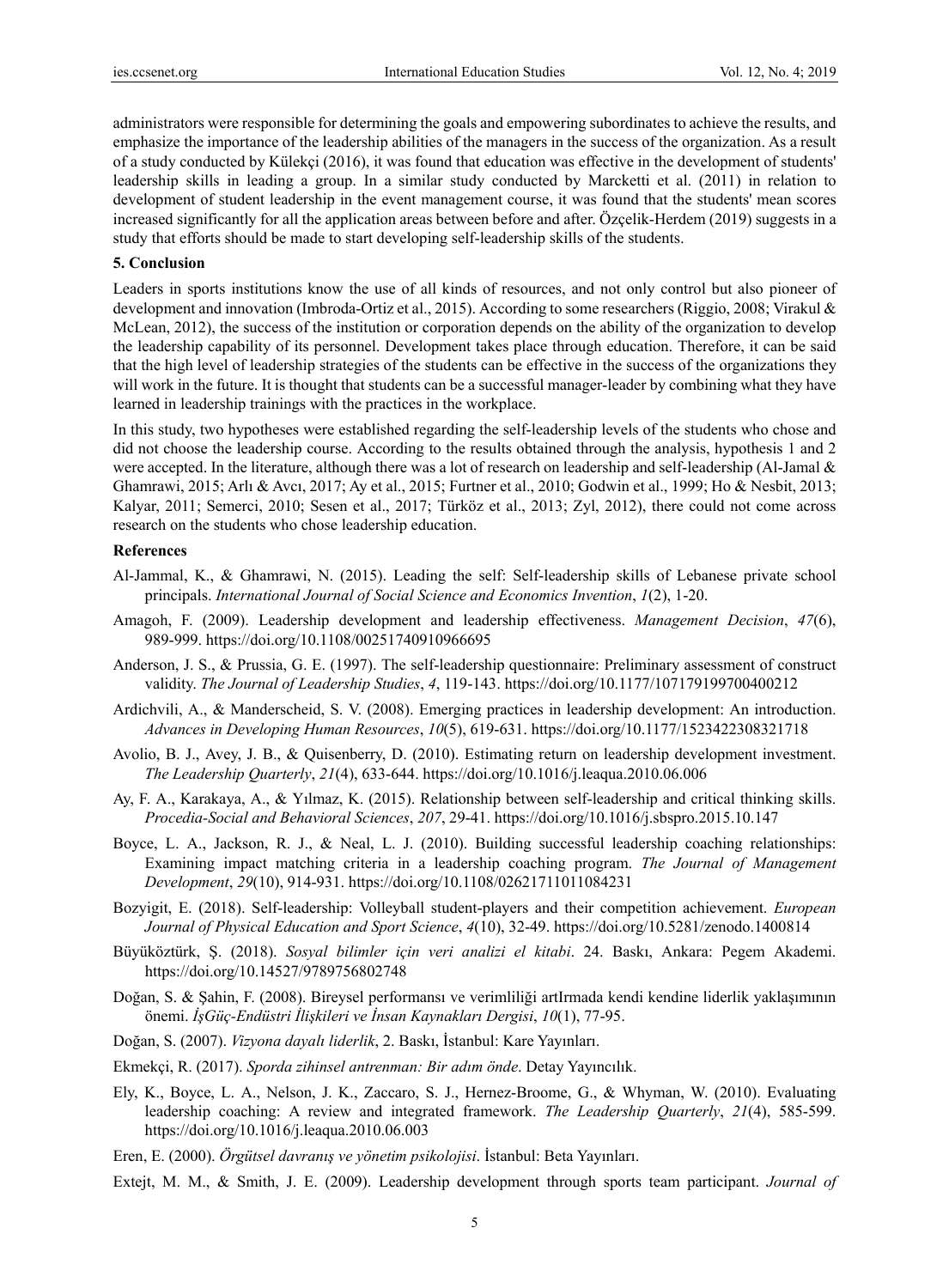*Leadership Education*, *8*(2), 224-237. https://doi.org/10.12806/V8/I2/RF7

- Furtner, R. M., RauthMann, J. F., & SachSe, P. (2010). The socioemotionally intelligent self-leader: examining relations between self-leadership and socioemotional intelligence. *Social Behavior and Personality*, *38*(9), 1191-1196. https://doi.org/10.2224/sbp.2010.38.9.1191
- Godwin, L. J., Neck, C. P., & Houghton, J. D. (1999). The impact of thought self-leadership on individual goal performance: A cognitive perspective. *The Journal of Management Development*, *18*(2), 153-169. https://doi.org/10.1108/02621719910257738
- Güllü, S. (2018). Spor işletmelerinde çalışan mutluluğu. *International Journal of Social Sciences and Education Research*, *4*(3), 547-559. https://doi.org/10.24289/ijsser.428854
- Heifetz, R. A., & Laurie, D. L. (1997). The work of leadership. *Harvard Business Review*, *75*(1), 124-134.
- Ho, J., & Nesbit, P. L. (2013). Exploring self-leadership across eastern and western cultures. *Journal of Service Science and Management*, *6*, 241-249. https://doi.org/10.4236/jssm.2013.64027
- Houghton, D. J. & Neck, C. P. (2002). The revised self-leadership questionnaire: Testing a hierarchical factor structure for self-leadership. *Journal of Managerial Psychology*, 17(8), 672-691.
- Houghton, D. J., Dawley, D., & DiLiello, T. C. (2012). Abbreviated self-leadership questionnaire (ASLQ): A more concise measure of self-leadership. *International Journal of Leadership Studies*, *7*(2), 216-232. https://doi.org/10.1108/02683940210450484
- Imbroda-Ortiz, J., Castillo-Rodriguez, A., & Chinchilla-Minguet, J. L. (2015). Sports management, leadership in the organization. *Journal of Physical Education and Sports Management*, *2*(2), 56-65. http://dx.doi.org/10.15640/jpesm.v2n2a5
- Kalyar, M. N. (2011). Creativity, self-leadership and individual innovation. *The Journal of Commerce*, *3*(3), 20-28.
- Kazan, A. L. (1999). *Exploring the concept of self-leadership: Factors impacting self-leadership of Ohio Americorp's Members* (Doctoral Dissertation, Ohio: The Ohio State University).
- Kirchner, M. J., & Akdere, M. (2014). Leadership development programs: An integrated review of literature. *The Journal of Knowledge Economy & Knowledge Management*, *9*(1), 137-146.
- Külekçi, E. (2016). An experimental study about developing undergraduate students' socially responsible leadership skills. *International Journal of Eurasia Social Sciences*, *7*(22), 56-80.
- Levy, A. (2018). *Why leadership training doesn't work*. Retrieved from https://www.forbes.com/sites/forbescoachescouncil/2018/02/23/why-leadership-training-doesnt-work/#3685db1177a4
- Manz, C. C. (1986). Self-leadership: Toward an expanded theory of self-influence processes in organizations, *Academy of Management Review*, *11*(3), 585-600. https://doi.org/10.5465/amr.1986.4306232
- Manz, C. C. (1992). *Mastering Self-leadership: Empowering Yourself for Personal Excellence*. Prentice-Hall, Englewood Cliffs, NJ.
- Manz, C. C., & Neck, C. P. (2004). *Mastering self-leadership: Empowering yourself for personal excellence* (3rd ed.). Upper Saddle River, NJ: Prentice Hall.
- Manz, C. C., & Sims, H. P. (1980). Self-management as a substitute for leadership: A social learning theory perspective. *Academy of Management Review*, *5*(3), 361-367. https://doi.org/10.5465/amr.1980.4288845
- Manz, C. C., & Sims, H. P. (1987). Leading workers to lead themselves, The external leadership of self-managing work teams. *Administrative Science Quarterly*, *32*, 106-129. https://doi.org/10.2307/2392745
- Manz, C. C., & Sims, H. P. (2001). *The new superleadership: Leading others to lead themselves*. Berrett-Koehler Store.
- Marcketti, S. B., Arendt, S. W., & Shelley, M. C. (2011). Leadership in action: Student leadership development in an event management course. *Leadership and Organization Development Journal*, *32*(2), 170-189. https://doi.org/10.1108/01437731111112999
- Markham, S. E., & Markham, I. S. (1995). Self-management and self-leadership reexamined: a levels-of-analysis perspective. *Leadership Quarterly*, *6*(3), 343-359. https://doi.org/10.1016/1048-9843(95)90013-6
- Neck, C. P., & Houghton, J. D. (2006). Two decades of self-leadership theory and research: Past developments, present trends, and future possibilities. *Journal of Managerial Psychology*, *21*(4), 270-295.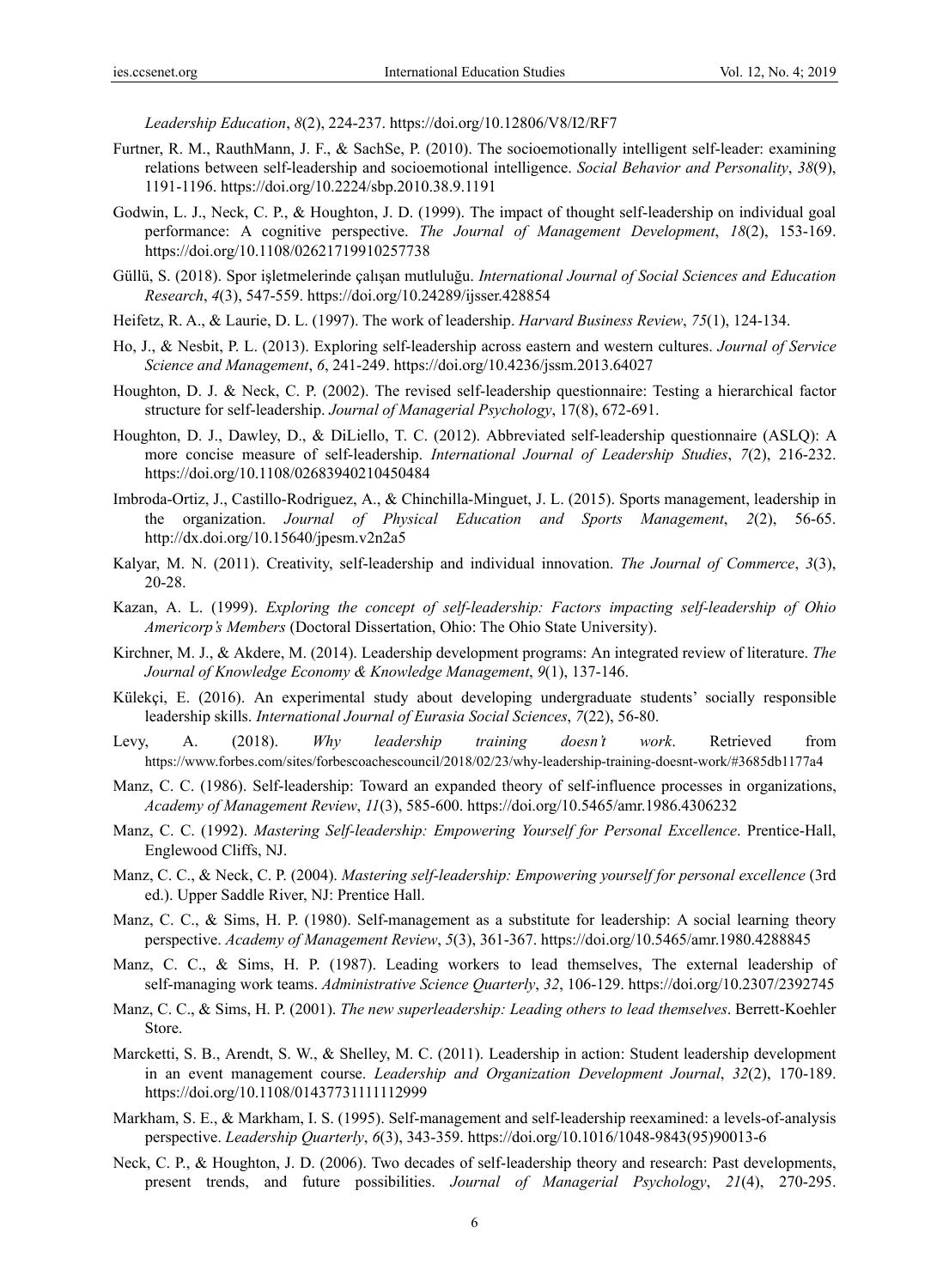https://doi.org/10.1108/02683940610663097

- Neck, C. P., & Manz, C. C. (1992). Thought self leadership: The influence of self talk and mental imagery on performance. *Journal of Organizational Behavior*, *13*(7), 681-699. https://doi.org/10.1002/job.4030130705
- Neck, C. P., & Manz, C. C. (1996). Thought self-leadership: The impact of mental strategies training on employee cognition, behavior, and affect. *Journal of Organizational Behavior*, *17*(5), 445-467. https://doi.org/10.1002/(SICI)1099-1379(199609)17:5<445::AID-JOB770>3.0.CO;2-N
- Neck, C. P., Nouri, H., & Godwin, J. L. (2003). How self-leadership affects the goal-setting process. *Human Resource Management Review*, *13*, 691-707. https://doi.org/10.1016/j.hrmr.2003.11.009
- Özçelik-Herdem, D. (2019). A comparison of self-leadership characteristics of the student of department of fine arts and the others "The case of Gazi University". *Universal Journal of Educational Research*, *7*(1), 198-205.
- PAU-IPCC. (2018). *Sports Management Department Course Catalogue*. Information Package and Course Catalogue of Pamukkale University. Retrieved from https://ebs.pau.edu.tr/BilgiGoster/Program.aspx?lng=2&dzy=3&br=8273&bl=8277&pr=579&dm=1&ps=0
- Pearce, C. L., & Manz, C. C. (2005). The new silver bullets of leadership: The importance of self-and shared leadership in knowledge work. *Organizational Dynamics*, *34*(2), 130-140. https://doi.org/10.1016/j.orgdyn.2005.03.003
- Politis, J. D. (2003). QFD: The role of various leadership styles. *The Leadership & Organization Development Journal*, *24*(4), 181-92. https://doi.org/10.1108/01437730310478057
- Politis, J. D. (2006). Self-leadership behavioural-focused strategies and team performance: The mediating influence of job satisfaction. *Leadership & Organization Development Journal*, *27*(3), 203-216. https://doi.org/10.1108/01437730610657721
- Riggio, R. E. (2008). Leadership development: The current state and future expectations. *Consulting Psychology Journal: Practice and Research*, *60*(4), 383-392. https://doi.org/10.1037/1065-9293.60.4.383
- Robbins, S. P. (2003). *Organisational Behaviour* (10th ed.). Prentice-Hall Inc., Upper Saddle River, NJ.
- Şahin, F. (2015). The convergent, discriminant, and concurrent validity of scores on the abbreviated self-leadership questionnaire. *The Journal of Human and Work*, *2*(2), 91-104.
- Semerci, N. (2010). The relationships between self-leadership and critical thinking. *African Journal of Business Management*, *4*(8), 1639-1643.
- Sesen, H., Tabak, A., & Arlı, O. (2017). Consequences of self-leadership: A study on primary school teachers. *Educational Sciences: Theory & Practice*, *17*, 945-968. https://doi.org/10.12738/estp.2017.3.0520
- Stech, E. (2008). Leadership education, training, and development: What should we be doing and what can we be doing? *Journal of Leadership Education*, *7*(1), 43-46. https://doi.org/10.12806/V7/I1/C1
- Stewart, G. L., & Manz, C. C. (1995). Leadership for self-managing work teams: a typology and integrative model. *Human Relations*, *48*(7), 747-770. https://doi.org/10.1177/001872679504800702
- Stewart, G. L., Courtright, S. H., & Manz, C. C. (2011). Self-leadership: A multilevel review. *Journal of Management*, *37*(1), 185-222. https://doi.org/10.1177/0149206310383911
- Sungur, N. (1997). *Yaratıcı Düşünce*. Ankara: Evrim Yayınları.
- Tabak, A., Sığrı, Ü., & Türköz, T. (2013). Öz liderlik ölçeğinin Türkçeye uyarlanması çalışması. *Bilig*, *67*, 213-246. https://doi.org/10.12995/bilig.2013.6710
- Tekin, A., & Zorba, E. (2001). Spor ve rekreasyon organizasyonlarında etkili liderlik. *Atatürk Üniversitesi Beden Eğitimi ve Spor Bilimleri Dergisi*, *1*(2), 28-36.
- Türköz, T., Mutlu, T. O., Tabak, A. & Erdoğan, M. (2013). Examining the levels of self-leadership perceptions of university student-athletes in terms of saciodemographic characteristics. *Physical Culture and Sport Studies and Research*, *Volume LVIII*, 43-52. https://doi.org/10.2478/pcssr-2013-0011
- Virakul, B., & McLean, G. (2012). Leadership development in selected leading Thai companies. *Journal of Leadership Studies*, *6*(1), 6-22. https://doi.org/10.1002/jls.21224
- Vohra, N., Rathi, N., & Bhatnagar, D. (2015). Developing leadership skills among EMBA students: Innovations in design. *The Journal for Decision Makers*, *40*(1), 15-27. https://doi.org/10.1177/0256090915573612